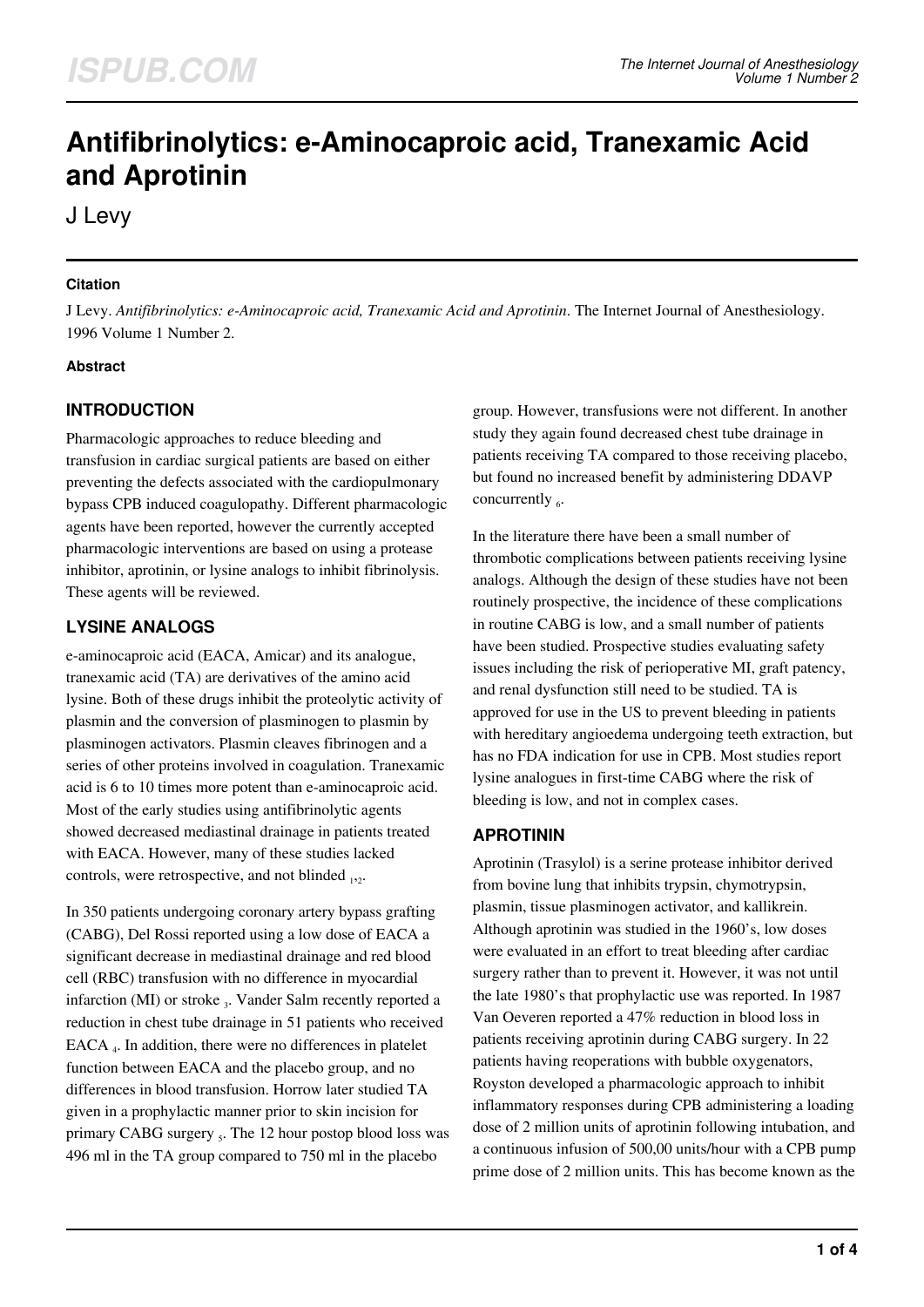high dose or Hammersmith regimen. In patients receiving aprotinin, chest tube drainage was 286 ml as compared to 1509 ml in the controls  $_8$ . In a subsequent study of 80 patients undergoing primary coronary bypass surgery, patients receiving aprotinin bled 46% less than controls, receiving fewer units of packed RBC's (13 units vs. 75 units, aprotinin vs. placebo), and had no significant prolongation of their bleeding times, suggesting a platelet preserving effect of aprotinin independent of its antifibrinolytic properties <sub>9</sub>.

Multiple other studies supported aprotinin's efficacy. Dietrich found decreased blood loss in patients receiving aprotinin as compared to those receiving placebo (738 ml vs. 1431 ml) for primary CABG  $_{10}$ . He also reported less formation of thrombin, fibrin, split products, and D-dimers in patients receiving aprotinin. Separate studies by Blauhut, Havel, Lemmer, and Marx have all confirmed decreased blood loss in patients receiving aprotinin at high doses <sup>11</sup>,12,13,14. Aprotinin also reduced blood loss 49-75% and transfusion requirements from 49-77% in three studies in patients receiving aspirin.

In redo CABG patients, Cosgrove reported 171 patients who received either high dose aprotinin (Hammersmith dose), low dose aprotinin (half Hammersmith dose), or placebo 16. They found that low dose aprotinin was as effective as high dose aprotinin in decreasing blood loss and blood transfusion requirements. Levy also reported the use of four different treatment groups in 287 patients undergoing repeat CABG surgery 19. Transfusion of allogenic packed RBC's was significantly less in the aprotinin-treated patients compared to the placebo (high dose: 1.6 units, low dose: 1.6 units, pump prime only: 2.5 units, placebo: 3.4 units), with even greater reductions in total blood product exposure in high dose and half dose groups compared to placebo or pump prime cohorts. There were no differences in treatment groups for the incidence of perioperative MI, and the incidence of stroke was lower in the aprotinin treated patients.

The precise mechanism of action and optimal dose of aprotinin in reducing blood loss and transfusion requirement is not clear. Further studies are needed to reveal how this drug decreases blood loss in patients undergoing CPB. Cosgrove suggested a trend towards a higher incidence of MI in the aprotinin treated groups, although they were not statistically significant 16. Other studies have not found any statistical differences in the incidence of these complications. Potentially any drug that decreases bleeding

and transfusion requirements has the potential to affect graft patency. Bidstrup, Havel, and Lemmer found no significant difference in the patency of grafted vessels when examined postoperatively  $13,15,17$ . Recently, a large multicenter study of patients undergoing primary CABG surgery in the US has shown no difference in graft patency or MI in aprotinin vs. placebo treated patients.

# **COMPARISON STUDIES**

There is little data to compare the efficacy and safety of pharmacological agents available for reducing allogenic blood administration in cardiac surgical patients. In a retrospective study comparing aprotinin to EACA in high risk cardiac surgery patients, Van Norman reported reductions in transfusion requirements in the patients who received aprotinin and found it was a cost effective strategy <sup>22</sup>. Another trial compared dipyrimdamole, TA, and aprotinin in 60 CABG patients. This study used a 2 million unit pump prime only dose of aprotinin. TA and aprotinin both significantly reduced postoperative blood loss but did not affect the transfusion rates although the investigators studied only 15 patients in each group. Another recent study compared TA to a pump prime only dose of aprotinin. Both drugs decreased blood losses compared to a control group but the transfusion trigger was a hematocrit of 30% and only median transfused volumes were compared.

## **SUMMARY**

The use of lysine analogs (EACA or TA) in cardiac surgical patients results in less chest tube drainage but significant decreases in blood product transfusion requirements have not been consistently documented in blinded, placebo controlled studies. Despite their widespread application, carefully controlled studies with safety data regarding EACA and TA is limited. Aprotinin has a different mechanism of action and may attenuate other aspects of the inflammatory response to CPB. Aprotinin has been demonstrated to be highly effective in reducing bleeding and transfusion requirements in high risk patients undergoing repeat median sternotomy or in patients who are taking aspirin. Results from multicenter studies of aprotinin show there is no greater risk of early graft thrombosis, MI, or renal failure in aprotinin treated patients. The incidence of stroke was actually significantly lower in aprotinin treated patients  $_{24}$ . Prospective well designed placebo controlled studies are needed to determine what are the most cost effective modalities for decreasing bleeding and transfusion requirements in cardiac surgical patients.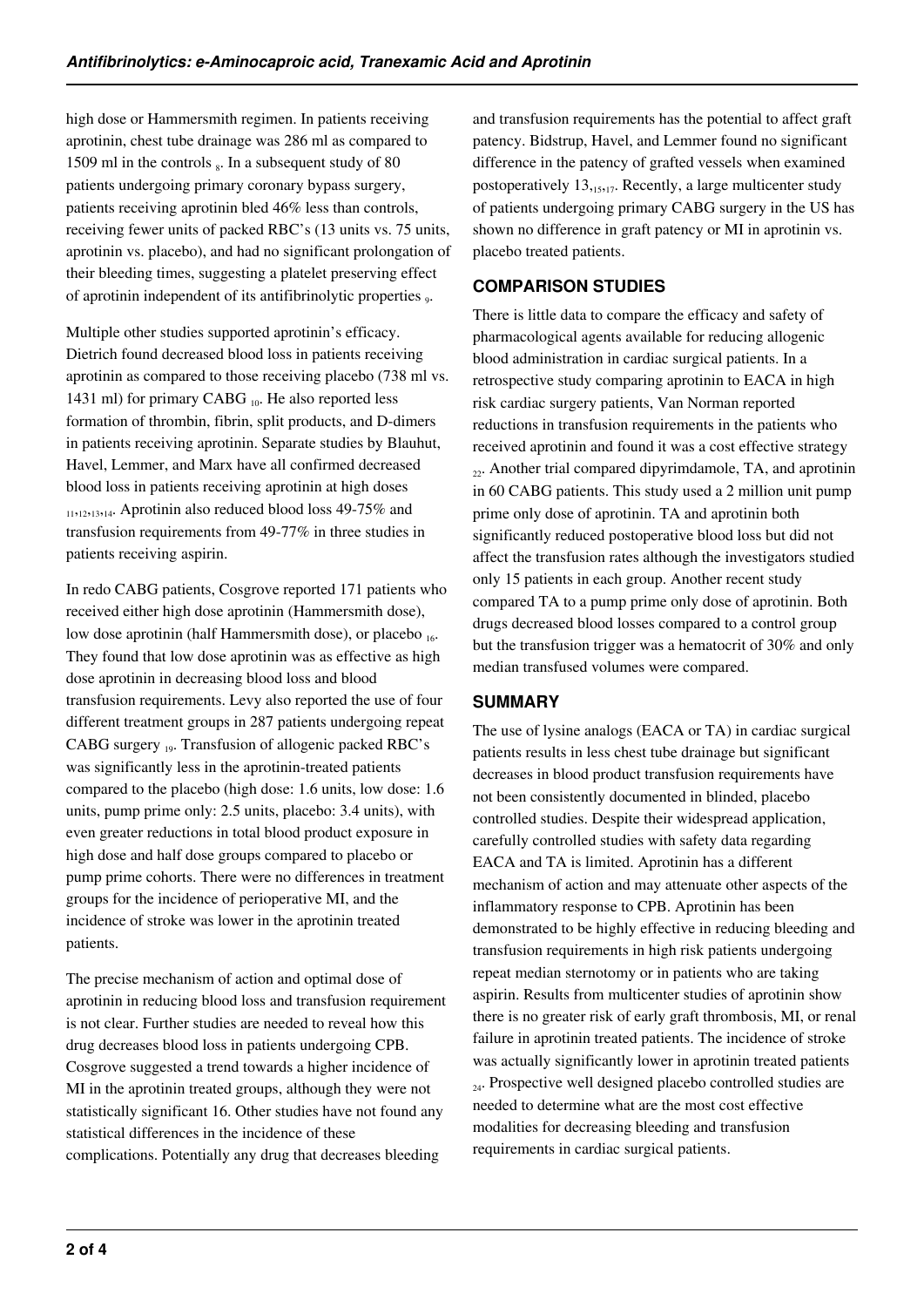For more information on Aprotinin (Trasylol) please click here.

#### **References**

1. Verstraete M: Clinical applications of inhibitors of fibrinolysis. Drugs 1982; 29: 236-261.

2. Vander Salm TJ, Ansell JE, Okike ON: The role of epsilon-aminocaproic acid in reducing bleeding after cardiac operation: A double-blind randomized study. J Thorac Cardiovasc Surg 1988; 95: 538-542.

3. Del Rossi AJ, Cernaianu AC, Botros S: Prophylactic treatment of postperfusion bleeding using EACA. Chest 1989; 96: 27-30.

4. Vander Salm TJ, Kaur S, Lancey RA et al.: Reduction of bleeding after heart operation through the prophylactic use of EACA. J Cardiovasc Surg 1996; 112: 1098-1107. 5. Horrow J, Hlavacek J, Strong M et al.: Prophylactic tranexamic acid decreases bleeding after cardiac operations. J Thorac Cardiovasc Surg 1990; 99: 70-74.

6. Horrow J, Van Riper DF, Strong MD: The hemostatic effect of tranexamic acid and desmopressin during cardiac surgery. Circulation 1991; 84: 2063-2070.

7. Horrow JC, Van Riper DF, Strong MD, Gruenewald KE, Parmet JL: The dose-response relationship of tranexamic acid. Anesthesiology 1995; 82: 383-392.

8. Royston D, Taylor KM, Bidstrup BP, Sapsfort RN: Effect of aprotinin on need for blood transfusion after repeat openheart surgery. Lancet 1987; ii: 1289-1291.

9. Royston D et al.: Reduction in blood loss and blood use after cardiopulmonary bypass with high dose aprotinin (Trasylol). J Cardiovasc Surg 1989; 97: 364-372.

10. Dietrich W, Spannagel M, Jochum M, et al.: Influence of high-dose aprotinin treatment on blood loss and coagulation patterns in patients undergoing myocardial revascularization. Anesthesiology 1990; 73: 1119-1126.

11. Blauhut B, Gross C, Necek S: Effects of high-dose aprotinin on blood loss, platelet function, fibrinolysis, complement, and renal function after cardiopulmonary bypass. J Thorac Cardiovasc Surg 1991; 101: 958-967. 12. Havel M, Teufelsbauer H, Knobl P, et al.: Effect of intraoperative aprotinin administration on postoperative bleeding in patients undergoing cardiopulmonary bypass operation. J Thorac Cardiovasc Surg 1991; 101: 968-972.

13. Lemmer JH, Stanford W, Bonney SL, et al.: Aprotinin for coronary bypass surgery; efficacy, safety, and influence on early saphenous vein graft patency. J Thorac Cardiovasc Surg 1994; 107: 543-553.

14. Marx G, Pokar H, Reuter H, Doering V, Tilsner V: The effects of aprotinin on hemostatic function during cardiac surgery. J Cardiothor Vasc Anesth 1991; 5: 467-474.

15. Bidstrup BP, Underwood SR, Sapsfort RN, Streets EM: Effects of aprotinin on aorto-coronary bypass graft patency. J Thorac Cardiovasc Surg 1993; 105: 147-153.

16. Cosgrove DM, Heric B, Lytle BW, et al.: Aprotinin therapy for reoperative myocardial revascularization; a placebo-controlled study. Ann Thorac Surg 1992; 54: 1031-1038.

17. Havel M, Grabenwoger F, Schneider J: Aprotinin does not decrease early graft patency after coronary artery bypass grafting despite reducing postoperative bleeding and use of donated blood. J Thorac Cardiovasc Surg 1994; 107: 807-810.

18. Levy JH, Bailey JM, Salmenpera M: Pharmacokinetics of aprotinin in preoperative cardiac surgical patients. Anesthesiology 1994; 80: 1013-1018.

19. Levy JH, Pifarre R, Schaff H, et al.: A multicenter, placebo-controlled, double-blind trial of aprotinin for repeat coronary artery bypass grafting. Circulation 1995; 92: 2236-2244.

20. Lemmer JH, Stanford W, Bonney SL: Aprotinin for coronary artery bypass grafting; effect on postoperative renal function. Ann Thorac Surg 1995; 59: 132-136.

21. Blauhut B, Harringer W, Bettelheim P, et al.: Comparison of the effects of aprotinin and tranexamic acid on blood loss and related variables after cardiopulmonary bypass. J Thorac Cardiovasc Surg 1994; 108: 1083-1091. 22. Van Norman G, Ju J, Spiess B, Soltow L, Gillies G: Aprotinin vs. EACA in moderate-to-high-risk cardiac surgery; relative efficacy and costs. Anesth Analg 1995; 80: SCA 19.

23. Pugh SC, Wielogorski AK: A comparison of the effects of tranexamic acid and low-dose aprotinin on blood loss and homologous blood usage in patients undergoing cardiac surgery. J Cardiothorac Vasc Anesth 1995; 9: 240-244.

24. Levy JH, Murkin J, Ramsay JG: Aprotinin reduces the incidence of strokes following cardiac surgery. Circulation 1996; 94: I-535.